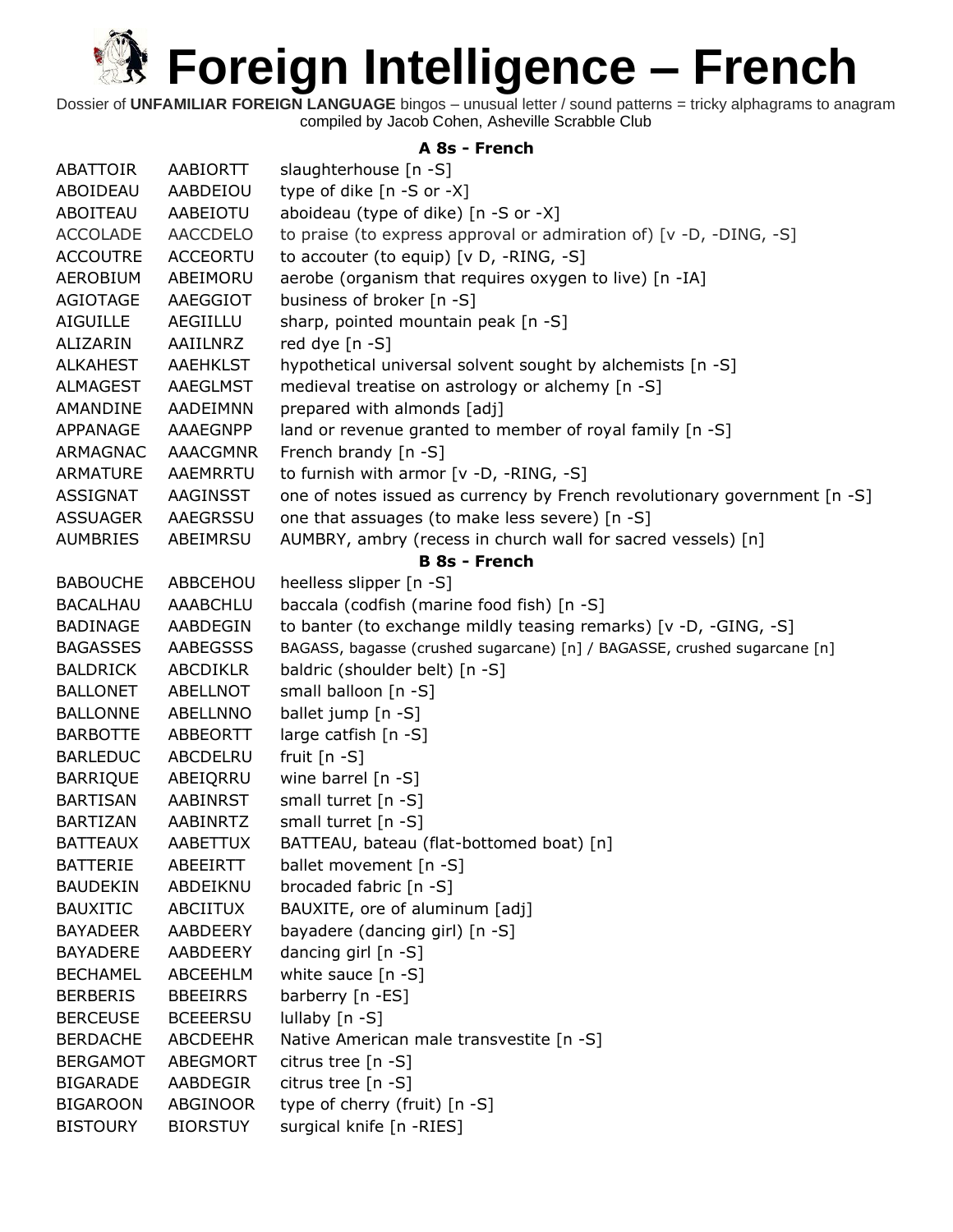| <b>BOISERIE</b> | <b>BEEIIORS</b> | wood paneling on wall [n -S]                                            |
|-----------------|-----------------|-------------------------------------------------------------------------|
| <b>BOMBARDE</b> | ABBDEMOR        | medieval shawm (woodwind) [n -S]                                        |
| <b>BONHOMIE</b> | <b>BEHIMNOO</b> | friendliness [n -S]                                                     |
| <b>BONNIEST</b> | <b>BEINNOST</b> | BONNY, pretty (pleasing to eye) [adj]                                   |
| <b>BORDEAUX</b> | ABDEORUX        | red or white wine [n BORDEAUX]                                          |
| <b>BOTONNEE</b> | <b>BEENNOOT</b> | botonee (having arms ending in trefoil -- used of heraldic cross) [adj] |
| <b>BOUFFANT</b> | <b>ABFFNOTU</b> | woman's hairdo [n -S]                                                   |
| <b>BOUILLON</b> | <b>BILLNOOU</b> | clear broth [n -S]                                                      |
| <b>BOURGEON</b> | <b>BEGNOORU</b> | to burgeon (to develop rapidly) [v -ED, -ING, -S]                       |
| <b>BOURRIDE</b> | <b>BDEIORRU</b> | fish stew [n -S]                                                        |
| <b>BRANDADE</b> | <b>AABDDENR</b> | dish of cod mixed with olive oil and milk [n -S]                        |
| <b>BRASSARD</b> | <b>AABDRRSS</b> | insignia [n -S]                                                         |
| <b>BRASSART</b> | <b>AABRRSST</b> | brassard (insignia) [n -S]                                              |
| <b>BREVETCY</b> | <b>BCEERTVY</b> | honorary rank [n -CIES]                                                 |
| <b>BREVETED</b> | <b>BDEEERTV</b> | BREVET, to confer honorary rank upon [v]                                |
| <b>BRISANCE</b> | <b>ABCEINRS</b> | shattering effect of explosive [n -S]                                   |
| <b>BROCATEL</b> | <b>ABCELORT</b> | heavy fabric [n -S]                                                     |
| <b>BROCHURE</b> | <b>BCEHORRU</b> | pamphlet [n -S]                                                         |
| <b>BROUHAHA</b> | AABHHORU        | uproar $[n - S]$                                                        |
| <b>BRUITING</b> | <b>BGIINRTU</b> | BRUIT, to spread news of [v]                                            |
| <b>BURGONET</b> | <b>BEGNORTU</b> | open helmet [n -S]                                                      |
| <b>BURNOOSE</b> | <b>BENOORSU</b> | hooded cloak [n -S]                                                     |
|                 |                 | C 8s - French                                                           |
| <b>CABERNET</b> | <b>ABCEENRT</b> | dry red wine [n -S]                                                     |
| <b>CABOCHED</b> | <b>ABCCDEHO</b> | full-faced -- used of animal's head in heraldry [adj]                   |
| <b>CABOCHON</b> | <b>ABCCHNOO</b> | precious stone [n -S]                                                   |
| <b>CABOSHED</b> | <b>ABCDEHOS</b> | caboched (full-faced -- used of animal's head in heraldry) [adj]        |
| CABOTAGE        | AABCEGOT        | coastal trade [n -S]                                                    |
| CABRIOLE        | ABCEILOR        | curved furniture leg [n -S]                                             |
| <b>CACHALOT</b> | <b>AACCHLOT</b> | large whale $[n -S]$                                                    |
| CACHETED        | <b>ACCDEEHT</b> | CACHET, to print design on envelope [v]                                 |
| <b>CALASHES</b> | <b>AACEHLSS</b> | CALASH, light carriage [n]                                              |
| CAMAILED        | AACDEILM        | CAMAIL, piece of armor for neck [adj]                                   |
| CAMISADE        | <b>AACDEIMS</b> | camisado (attack made at night) [n -S]                                  |
| CANAILLE        | AACEILLN        | common people [n -S]                                                    |
| <b>CAPONIER</b> | <b>ACEINOPR</b> | type of defense [n -S]                                                  |
| CARACOLE        | <b>AACCELOR</b> | to perform half turn on horse [v -D, -LING, -S]                         |
| <b>CARCANET</b> | <b>AACCENRT</b> | jeweled necklace [n -S]                                                 |
| <b>CARTOUCH</b> | <b>ACCHORTU</b> | scroll-like tablet [n -ES]                                              |
| <b>CAUSERIE</b> | ACEEIRSU        | informal conversation [n -S]                                            |
| <b>CEINTURE</b> | <b>CEEINRTU</b> | belt for waist [n -S]                                                   |
| <b>CENOBITE</b> | <b>BCEEINOT</b> | member of religious order [n -S]                                        |
| <b>CENOTAPH</b> | <b>ACEHNOPT</b> | empty tomb [n -S]                                                       |
| <b>CERVELAS</b> | <b>ACEELRSV</b> | cervelat (smoked sausage) [n -ES]                                       |
| <b>CERVELAT</b> | <b>ACEELRTV</b> | smoked sausage [n -S]                                                   |
| CHACONNE        | <b>ACCEHNNO</b> | ancient dance [n -S]                                                    |
|                 |                 |                                                                         |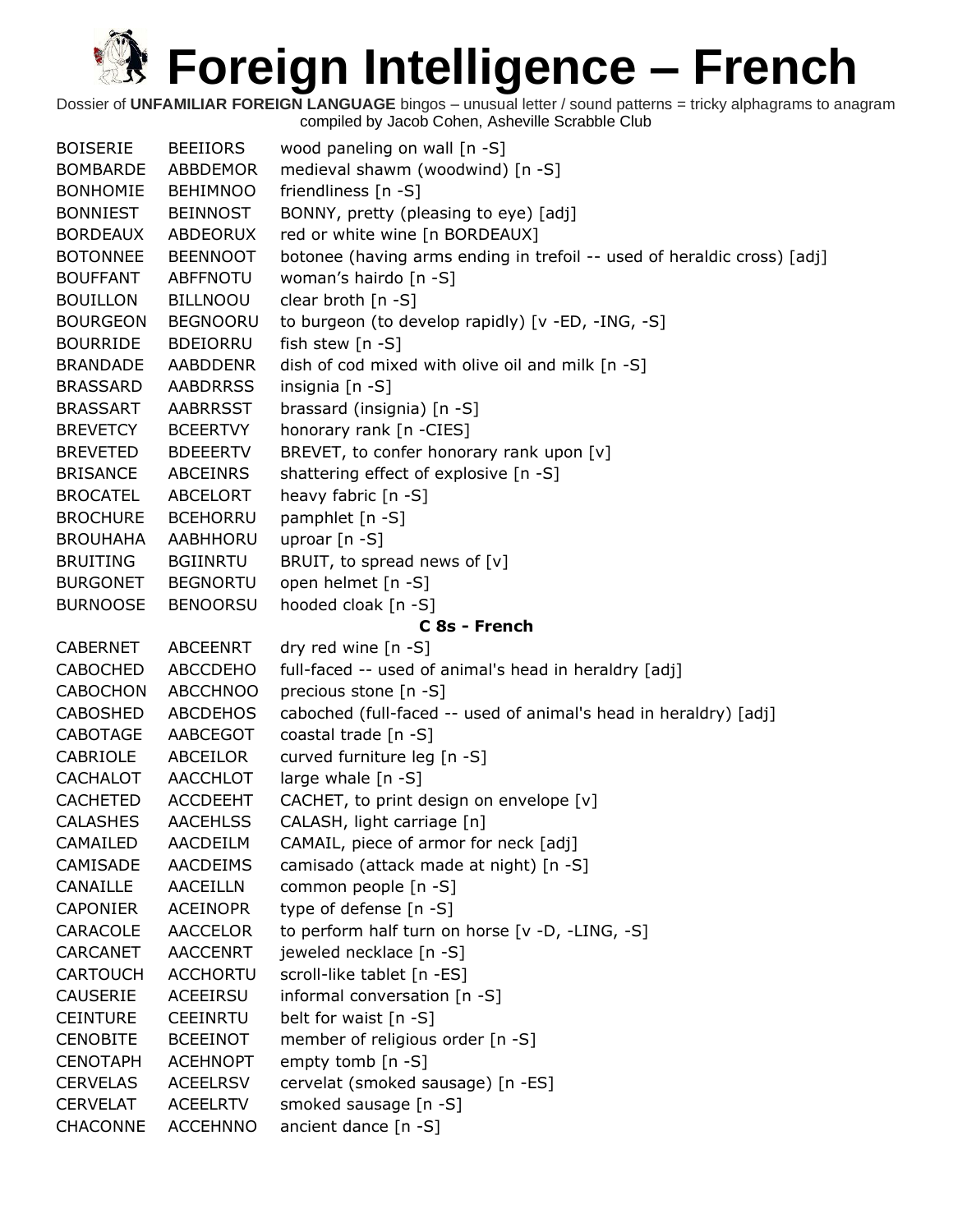Dossier of **UNFAMILIAR FOREIGN LANGUAGE** bingos – unusual letter / sound patterns = tricky alphagrams to anagram compiled by Jacob Cohen, Asheville Scrabble Club

CHAMBRAY AABCHMRY fine fabric [n -S] CHAMFRON ACFHMNOR armor for horse's head [n -S] CHANFRON ACFHNNOR chamfron (armor for horse's head) [n -S] CHANTAGE AACEGHNT blackmail [n -S] CHAPEAUX AACEHPUX CHAPEAU, hat [n] CHAPITER ACEHIPRT capital of column [n -S] CHAQUETA AACEHQTU jacket worn by cowboys [n -S] CHARETTE ACEEHRTT meeting for brainstorming [n -S] CHARQUID ACDHIQRU CHARQUI, type of meat [adj] CHASSEUR ACEHRSSU cavalry soldier [n -S] CHASUBLE ABCEHLSU sleeveless vestment [n -S] CHATEAUX AACEHTUX CHATEAU, large country house [n] CHAUSSES ACEHSSSU medieval armor [n] CHENILLE CEEHILLN soft fabric [n -S] CHEVALET ACEEHLTV part of stringed instrument [n -S] CHEVERON CEEHNORV chevron (V-shaped pattern) [n -S] CHOUSHES CEHHOSSU CHOUSH, chiaus (Turkish messenger) [n] CLAFOUTI ACFILOTU dessert consisting of layer of fruit topped with batter and baked [n -S] CLOCHARD ACCDHLOR vagrant [n -S] COIFFEUR CEFFIORU male hairdresser [n -S] COIFFING CFFGIINO COIFFE, to coif (to style hair) [v] COIFFURE CEFFIORU to coif (to style hair) [v -D, -RING, -S] COISTREL CEILORST knave (dishonest person) [n -S] COISTRIL CIILORST coistrel (knave (dishonest person)) [n -S] CONCOURS CCNOORSU public competition [n CONCOURS] CONFRERE CEEFNORR colleague [n -S] CONIOSIS CIINOOSS infection caused by inhalation of dust [n -SES] COQUETRY CEOQRTUY flirtatious behavior [n -RIES] COQUETTE CEEOQTTU to coquet (to flirt (to behave amorously without serious intent)) [v -D, -TTING, -S] COQUILLE CEILLOQU cooking utensil [n -S] CORNICHE CCEHINOR road built along cliff [n -S] CORSELET CEELORST piece of body armor [n -S] CORYPHEE CEEHOPRY ballet dancer [n -S] COTILLON CILLNOOT ballroom dance [n -S] COUCHANT ACCHNOTU lying down [adj] COULISSE CEILOSSU side scene of theatre stage [n -S] COUMAROU ACMOORUU seed of tropical tree [n -S] COURANTE ACENORTU old, lively dance [n -S] COUSCOUS CCOOSSUU North African cereal [n -ES] COUTEAUX ACEOTUUX COUTEAU, knife (sharp-edged instrument used for cutting) [n] CRACKNEL ACCEKLNR hard, crisp biscuit [n -S] CRAMOISY ACIMORSY crimson cloth [n -SIES] CREPERIE CEEEIPRR restaurant that serves crepes (thin pancakes) [n -S] CRETONNE CEENNORT heavy fabric [n -S] CRUDITES CDEIRSTU pieces of raw vegetables served with dip [n CRUDITES] **D 8s - French**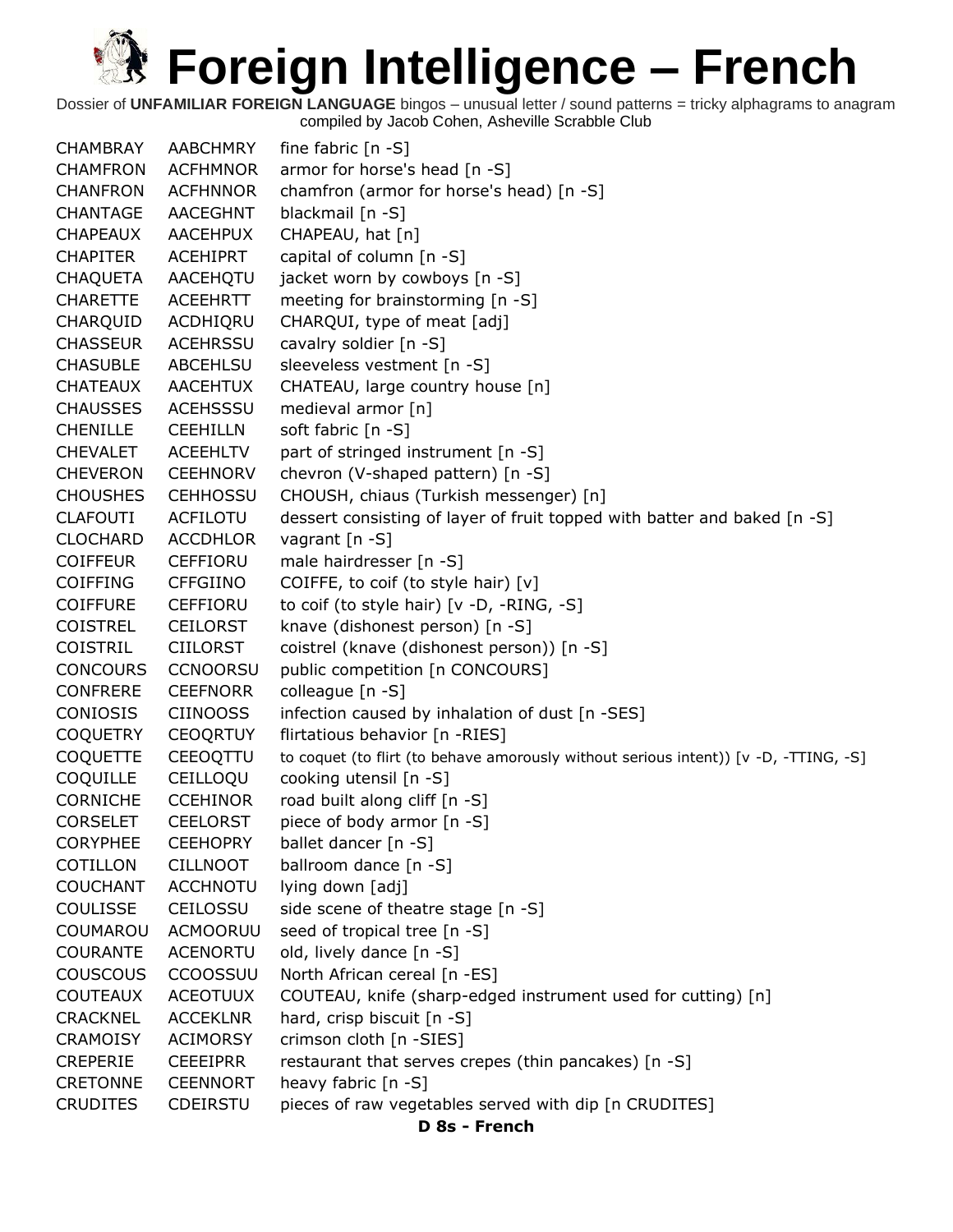| <b>DANSEUSE</b> | <b>ADEENSSU</b> | female ballet dancer [n -S]                                                                                        |
|-----------------|-----------------|--------------------------------------------------------------------------------------------------------------------|
| <b>DAUPHINE</b> | ADEHINPU        | wife of dauphin [n -S]                                                                                             |
| <b>DEBOUCHE</b> | <b>BCDEEHOU</b> | opening for passage of troops [n -S]                                                                               |
| <b>DEBRUISE</b> | <b>BDEEIRSU</b> | to cross coat of arms [v -D, -SING, -S]                                                                            |
| <b>DECLASSE</b> | <b>ACDEELSS</b> | lowered in status [adj]                                                                                            |
| <b>DEFILADE</b> | ADDEEFIL        | to shield from enemy fire [v -D, -DING, -S]                                                                        |
| <b>DEJEUNER</b> | DEEEJNRU        | late breakfast [n -S]                                                                                              |
| <b>DEMARCHE</b> | <b>ACDEEHMR</b> | procedure [n -S]                                                                                                   |
| <b>DEMIJOHN</b> | <b>DEHIJMNO</b> | narrow-necked jug [n -S]                                                                                           |
| <b>DEMIVOLT</b> | <b>DEILMOTV</b> | half-turn made by horse [n -S]                                                                                     |
| <b>DERACINE</b> | <b>ACDEEINR</b> | displaced person [n -S]                                                                                            |
| <b>DERRIERE</b> | <b>DEEEIRRR</b> | buttocks (either of two rounded parts of rump) [n -S]                                                              |
| <b>DESTRIER</b> | <b>DEEIRRST</b> | warhorse (musical or dramatic work that has been performed to excess) [n -S]                                       |
| <b>DOUBLURE</b> | <b>BDELOORU</b> | lining of book cover [n -S]                                                                                        |
| <b>DOUPIONI</b> | DIINOOPU        | silk yarn [n -S]                                                                                                   |
| <b>DOUZEPER</b> | <b>DEEOPRUZ</b> | one of twelve legendary knights [n -S]                                                                             |
| <b>DUBONNET</b> | <b>BDENNOTU</b> | red color [n -S]                                                                                                   |
| <b>DUVETINE</b> | <b>DEEINTUV</b> | duvetyn (soft fabric) [n -S]                                                                                       |
| <b>DUVETYNE</b> | <b>DEENTUVY</b> | duvetyn (soft fabric) [n -S]                                                                                       |
| <b>DUXELLES</b> | <b>DEELLSUX</b> | garnish or sauce with minced mushrooms [n DUXELLES]                                                                |
|                 |                 | E 8s - French                                                                                                      |
| <b>ECRASEUR</b> | <b>ACEERRSU</b> | surgical instrument [n -S]                                                                                         |
| <b>ENCEINTE</b> | <b>CEEEINNT</b> | encircling fortification [n -S]                                                                                    |
| <b>ENFILADE</b> | <b>ADEEFILN</b> | to direct heavy gunfire along length of [v -D, -DING, -S]                                                          |
| <b>ENSAMPLE</b> | <b>AEELMNPS</b> | example [n -S]                                                                                                     |
| <b>ENSORCEL</b> | <b>CEELNORS</b> | to bewitch (to affect by witchcraft or magic) [v -ED, -ING, -S]                                                    |
| <b>ENTREPOT</b> | <b>EENOPRTT</b> | warehouse [n -S]                                                                                                   |
| <b>ENTRESOL</b> | <b>EELNORST</b> | mezzanine [n -S]                                                                                                   |
| <b>EOLIPILE</b> | EEIILLOP        | type of engine [n -S]                                                                                              |
| <b>EOLOPILE</b> | EEILLOOP        | eolipile (type of engine) [n -S]                                                                                   |
| <b>EPATERED</b> | <b>ADEEEPRT</b> | EPATER, to shock complacent people [v]                                                                             |
| <b>EPOPOEIA</b> | <b>AEEIOOPP</b> | epopee (epic poem) [n -S]                                                                                          |
| <b>ESCALADE</b> | <b>AACDEELS</b> | to enter by means of ladders [v -D, -DING, -S]                                                                     |
| <b>ESCALOPE</b> | <b>ACEELOPS</b> | thin slice of meat or fish [n -S]                                                                                  |
| <b>ESCAPADE</b> | <b>AACDEEPS</b> | reckless adventure [n -S]                                                                                          |
| <b>ESCAROLE</b> | <b>ACEELORS</b> | variety of endive [n -S]                                                                                           |
| <b>ESCARPED</b> | <b>ACDEEPRS</b> | ESCARP, to cause to slope steeply $[v]$                                                                            |
| <b>ESCHALOT</b> | <b>ACEHLOST</b> | shallot (plant resembling onion) [n -S]                                                                            |
| <b>ESPALIER</b> | <b>AEEILPRS</b> | to furnish with trellis [v -ED, -ING, -S]                                                                          |
| <b>ESPECIAL</b> | <b>ACEEILPS</b> | special [adj]                                                                                                      |
| <b>ESPIEGLE</b> | <b>EEEGILPS</b> | playful [adj]                                                                                                      |
| <b>ESTHESIS</b> | <b>EEHISSST</b> | esthesia (ability to receive sensation) [n -ES or -SES]                                                            |
| <b>ESTOPPED</b> | <b>DEEOPPST</b> | ESTOP, to impede by estoppel (legal restraint preventing person from contradicting his own previous statement) [v] |
| <b>ESTOPPEL</b> | <b>EELOPPST</b> | legal restraint preventing person from contradicting his own previous statement [n -S]                             |
| <b>ESTOVERS</b> | <b>EEORSSTV</b> | necessities allowed by law [n]                                                                                     |
| <b>ESTRAYED</b> | <b>ADEERSTY</b> | ESTRAY, to stray $[v]$                                                                                             |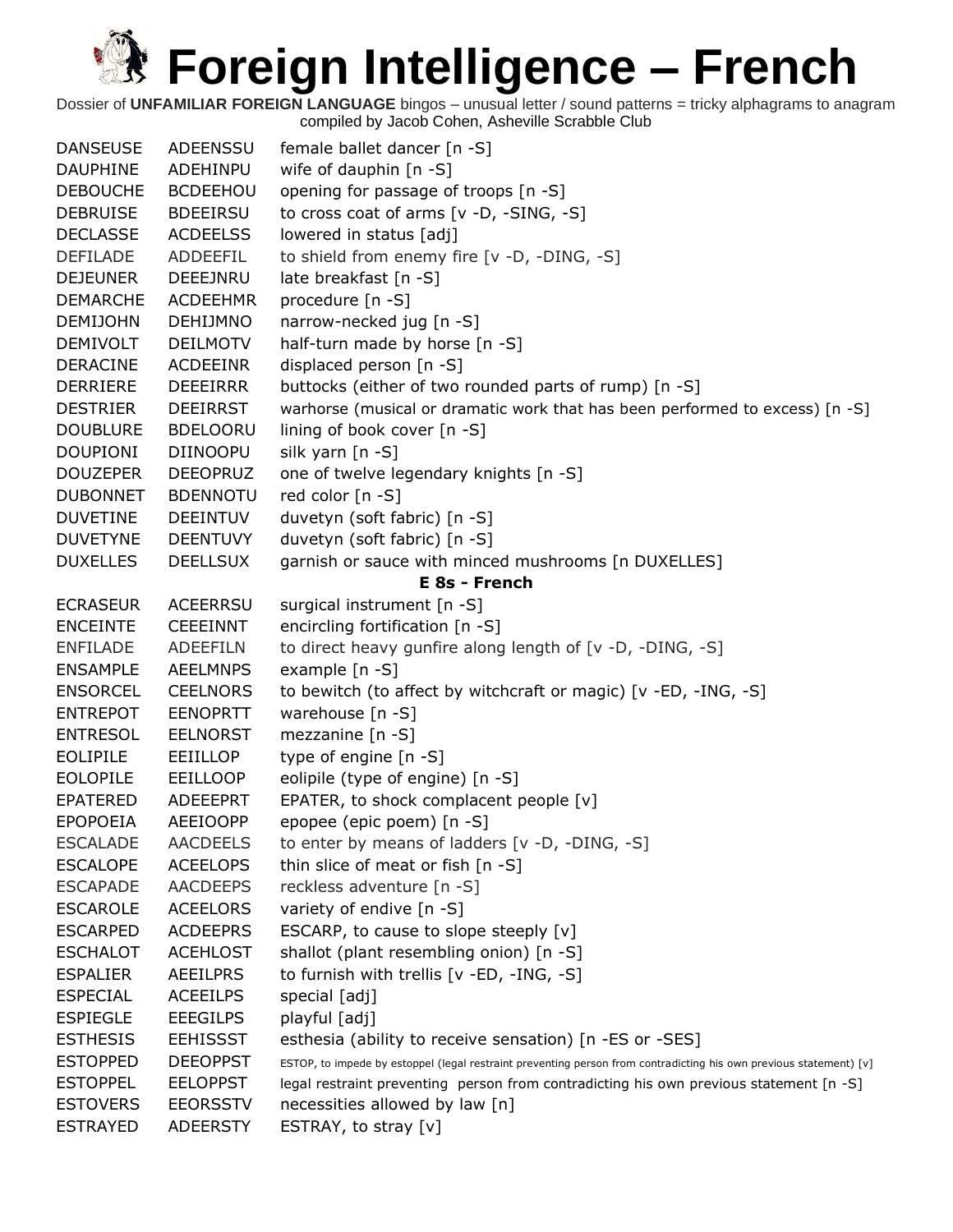| <b>ETOUFFEE</b> | <b>EEEFFOTU</b> | Cajun stew $[n -S]$                                                        |  |  |
|-----------------|-----------------|----------------------------------------------------------------------------|--|--|
| <b>EXTRADOS</b> | <b>ADEORSTX</b> | outer curve of arch [n -ES]                                                |  |  |
|                 | F 8s - French   |                                                                            |  |  |
| <b>FABRIQUE</b> | ABEFIQRU        | parish group that deals with church property [n -S]                        |  |  |
| <b>FACETELY</b> | <b>ACEEFLTY</b> | FACETE, witty (humorously clever) [adv]                                    |  |  |
| <b>FAINEANT</b> | AAEFINNT        | lazy person [n -S]                                                         |  |  |
| <b>FANFARON</b> | <b>AAFFNNOR</b> | braggart [n -S]                                                            |  |  |
| <b>FANTASIE</b> | <b>AAEFINST</b> | fantasia (free-form musical composition) [n -S]                            |  |  |
| <b>FAROUCHE</b> | ACEFHORU        | sullenly shy [adj]                                                         |  |  |
| <b>FAUTEUIL</b> | AEFILTUU        | armchair [n -S]                                                            |  |  |
| <b>FLAMBEAU</b> | AABEFLMU        | flaming torch [n -S or -X]                                                 |  |  |
| <b>FLANCARD</b> | <b>AACDFLNR</b> | piece of armor for side of horse [n -S]                                    |  |  |
| <b>FLANERIE</b> | AEEFILNR        | idleness [n -S]                                                            |  |  |
| <b>FOURCHEE</b> | <b>CEEFHORU</b> | having end of each arm forked-used of heraldic cross [adj]                 |  |  |
| <b>FRICANDO</b> | <b>ACDFINOR</b> | roasted loin of veal [n -ES]                                               |  |  |
| <b>FROIDEUR</b> | DEFIORRU        | aloofness (state of being aloof (distant in interest or feeling)) [n -S]   |  |  |
| <b>FROMENTY</b> | <b>EFMNORTY</b> | frumenty (dish of wheat boiled in milk and sweetened with sugar) [n -TIES] |  |  |
| <b>FRONDEUR</b> | DEFNORRU        | rebel [n -S]                                                               |  |  |
| <b>FROUFROU</b> | <b>FFOORRUU</b> | rustling sound [n -S]                                                      |  |  |
| <b>FURBELOW</b> | <b>BEFLORUW</b> | to decorate with ruffles [v -ED, -ING, -S]                                 |  |  |
| <b>FURCRAEA</b> | <b>AACEFRRU</b> | tropical plant [n -S]                                                      |  |  |
| <b>FUSILEER</b> | <b>EEFILRSU</b> | fusilier (soldier armed with a fusil (type of musket)) [n -S]              |  |  |
|                 |                 |                                                                            |  |  |
| <b>FUSILIER</b> | <b>EFIILRSU</b> | soldier armed with a fusil (type of musket) [n -S]                         |  |  |
|                 |                 | G 8s - French                                                              |  |  |
| <b>GALLIARD</b> | <b>AADGILLR</b> | lively dance [n -S]                                                        |  |  |
| <b>GALLIASS</b> | <b>AAGILLSS</b> | galleass (large war galley) [n -ES]                                        |  |  |
| <b>GALLICAN</b> | <b>AACGILLN</b> | pertaining to French religious movement [adj]                              |  |  |
| <b>GALLIPOT</b> | <b>AGILLOPT</b> | small earthen jar [n -S]                                                   |  |  |
| <b>GALOPADE</b> | AADEGLOP        | lively round dance [n -S]                                                  |  |  |
| <b>GAMASHES</b> | AAEGHMSS        | boots worn by horseback riders [n]                                         |  |  |
| <b>GAOLBIRD</b> | ABDGILOR        | jailbird (prisoner (one that is imprisoned) [n -S]                         |  |  |
| <b>GARDYLOO</b> | <b>ADGLOORY</b> | used as warning cry [interj]                                               |  |  |
| <b>GENDARME</b> | <b>ADEEGMNR</b> | policeman [n -S]                                                           |  |  |
| <b>GENTRICE</b> | <b>CEEGINRT</b> | good breeding [n -S]                                                       |  |  |
| <b>GERBILLE</b> | <b>BEEGILLR</b> | gerbil (burrowing rodent) [n -S]                                           |  |  |
| <b>GLACEING</b> | <b>ACEGGILN</b> | GLACE, to cover with icing [v]                                             |  |  |
| <b>GLACISES</b> | <b>ACEGILSS</b> | GLACIS, slope [n]                                                          |  |  |
| <b>GLISSADE</b> | <b>ADEGILSS</b> | to perform gliding dance step [v -D, -DING, -S]                            |  |  |
| <b>GONFALON</b> | <b>AFGLNNOO</b> | banner $[n - S]$                                                           |  |  |
| <b>GONFANON</b> | <b>AFGNNNOO</b> | gonfalon (banner) [n -S]                                                   |  |  |
| <b>GORGERIN</b> | EGGINORR        | part of column [n -S]                                                      |  |  |
| <b>GORGETED</b> | <b>DEEGGORT</b> | GORGET, piece of armor for throat [adj]                                    |  |  |
| <b>GRAMARYE</b> | AAEGMRRY        | occult learning; magic [n -S]                                              |  |  |
| <b>GREEGREE</b> | <b>EEEEGGRR</b> | grigri (fetish or amulet) [n -S]                                           |  |  |
| <b>GRILLADE</b> | <b>ADEGILLR</b> | dish of grilled meat [n -S]                                                |  |  |
| <b>GRIMOIRE</b> | EGIIMORR        | book of magic spells [n -S]                                                |  |  |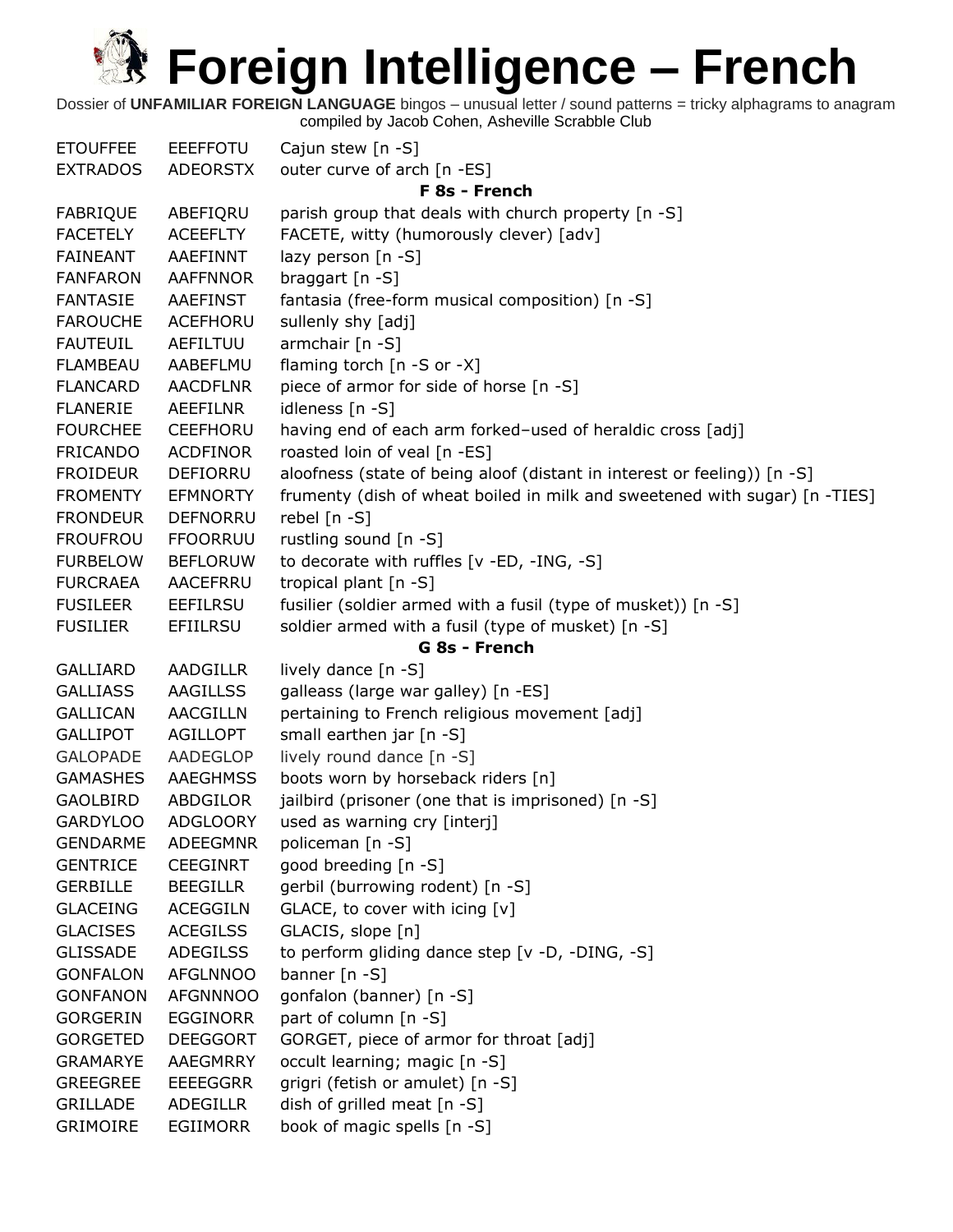| <b>GRISETTE</b> | EEGIRSTT        | young French working-class girl [n -S]                          |
|-----------------|-----------------|-----------------------------------------------------------------|
| <b>GUERIDON</b> | DEGINORU        | small stand or table [n -S]                                     |
|                 |                 | H 8s - French                                                   |
| <b>HAUTBOIS</b> | ABHIOSTU        | hautboy (oboe) [n HAUTBOIS)                                     |
| <b>HOGMANAY</b> | <b>AAGHMNOY</b> | Scottish celebration [n -S]                                     |
| <b>HOGMENAY</b> | <b>AEGHMNOY</b> | hogmanay (Scottish celebration) [n -S]                          |
|                 |                 | I 8s - French                                                   |
| <b>INTRADOS</b> | ADINORST        | inner curve of arch [n -ES]                                     |
|                 |                 | J 8s - French                                                   |
| <b>JACQUARD</b> | AACDJQRU        | fabric of intricate weave [n -S]                                |
| <b>JAMBEAUX</b> | AABEJMUX        | JAMBEAU, piece of armor for leg [n]                             |
| JANISARY        | AAIJNRSY        | janizary (Turkish soldier) [n -RIES]                            |
| JANIZARY        | AAIJNRYZ        | Turkish soldier [n -RIES]                                       |
|                 |                 | K 8s - French                                                   |
| <b>KERMESES</b> | <b>EEEKMRSS</b> | KERMES, red dye [n]                                             |
| <b>KERMESSE</b> | <b>EEEKMRSS</b> | kermis (festival (day or time of celebration) [n -S]            |
| <b>KERMISES</b> | <b>EEIKMRSS</b> | KERMIS, festival (day or time of celebration) [n]               |
|                 |                 |                                                                 |
| <b>KINKAJOU</b> | AIJKKNOU        | arboreal mammal [n -S]                                          |
|                 |                 | L 8s - French                                                   |
| <b>LAGNAPPE</b> | AAEGLNPP        | small gift given to customer with his purchase [n -S]           |
| <b>LANCIERS</b> | <b>ACEILNRS</b> | French dance [n LANCIERS]                                       |
| LEVOGYRE        | <b>EEGLORVY</b> | turning toward left [adj]                                       |
| <b>LONGEING</b> | EGGILNNO        | LONGE, to guide horse by means of long rope $[v]$               |
| <b>LONGERON</b> | <b>EGLNNOOR</b> | longitudinal support of airplane [n -S]                         |
| <b>LONGUEUR</b> | <b>EGLNORUU</b> | dull and tedious section [n -S]                                 |
|                 |                 | M 8s - French                                                   |
| <b>MACCABAW</b> | <b>AAABCCMW</b> | maccaboy (type of snuff (powdered tobacco)) [n -S]              |
| <b>MACCABOY</b> | <b>AABCCMOY</b> | type of snuff (powdered tobacco) [n -S]                         |
| <b>MACCOBOY</b> | <b>ABCCMOOY</b> | maccaboy (type of snuff [powdered tobacco)) [n -S]              |
| <b>MALAPERT</b> | AAELMPRT        | impudent person [n -S]                                          |
| <b>MANTEAUX</b> | <b>AAEMNTUX</b> | MANTEAU, loose cloak [n]                                        |
| <b>MANTELET</b> | <b>AEELMNTT</b> | mobile screen used to protect soldiers [n -S]                   |
| <b>MAQUETTE</b> | AEEMQTTU        | small preliminary model [n -S]                                  |
| <b>MARABOUT</b> | AABMORTU        | marabou (African stork) [n -S]                                  |
| MAROCAIN        | AACIMNOR        | light crinkled fabric [n -S]                                    |
| <b>MARQUESS</b> | AEMQRSSU        | marquis (European nobleman) [n -ES]                             |
| <b>MARQUISE</b> | AEIMQRSU        | wife or widow of marquis (European nobleman) [n -S]             |
| <b>MASTICHE</b> | <b>ACEHIMST</b> | mastic (aromatic resin) [n -S]                                  |
| <b>MATELOTE</b> | <b>AEELMOTT</b> | fish stew [n -S]                                                |
| MATERIEL        | AEEILMRT        | aggregate of equipment and supplies used by organization [n -S] |
| <b>MELODEON</b> | <b>DEELMNOO</b> | small accordion (bellows-driven musical instrument) [n -S]      |
| <b>MESNALTY</b> | <b>AELMNSTY</b> | type of feudal estate [n -TIES]                                 |
| <b>MESSUAGE</b> | AEEGMSSU        | dwelling house with its adjacent buildings and land [n -S]      |
| MEUNIERE        | EEEIMNRU        | cooked in browned butter [adj]                                  |
| <b>MIGNONNE</b> | <b>EGIMNNNO</b> | daintily small [adj]                                            |
| MILLIARD        | ADIILLMR        | billion [n -S]                                                  |
|                 |                 |                                                                 |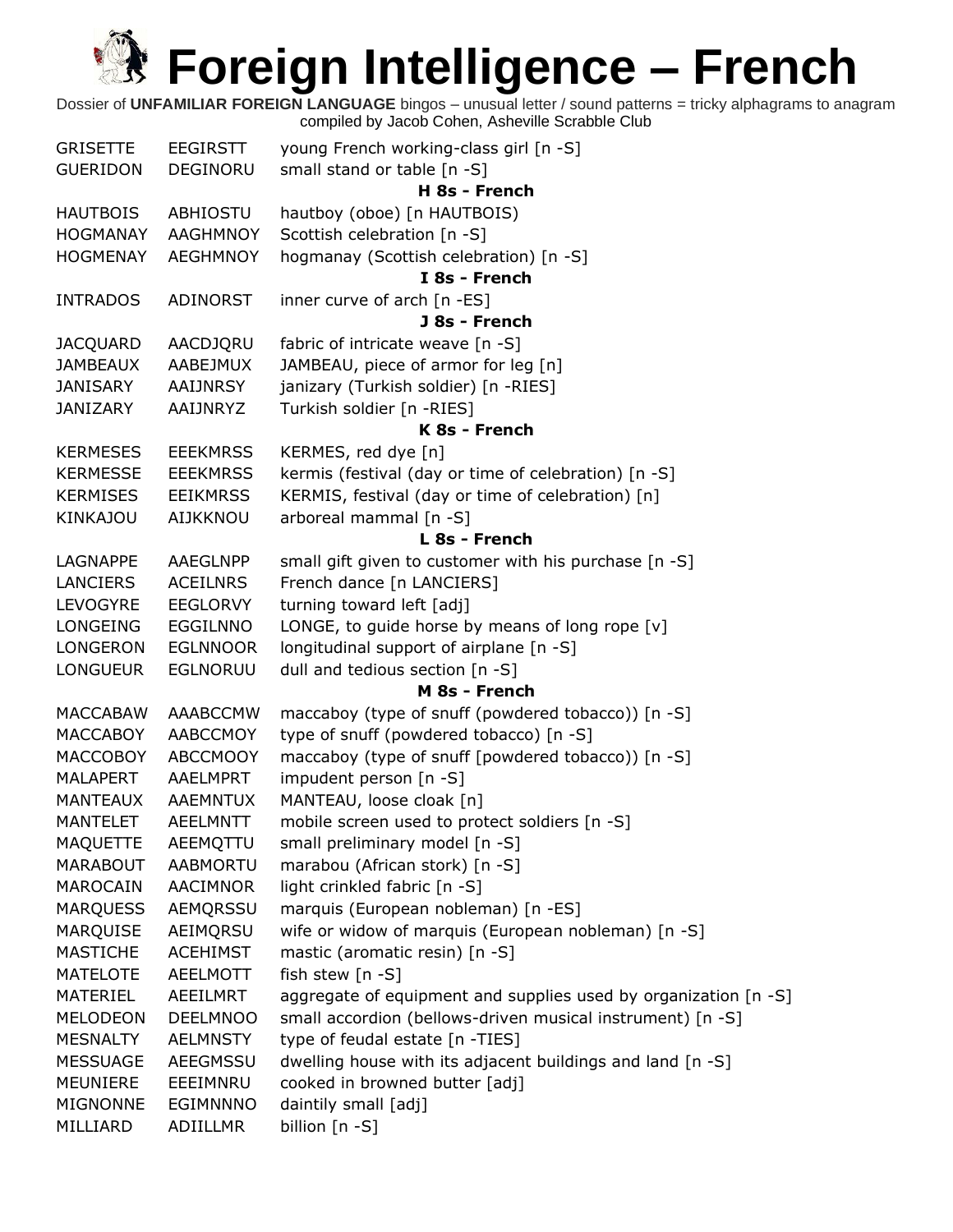| MILLIEME        | EEIILLMM        | unit of value of Egypt and Sudan [n -S]                                    |
|-----------------|-----------------|----------------------------------------------------------------------------|
| <b>MIQUELET</b> | EEILMQTU        | former Spanish or French soldier [n -S]                                    |
| MIREPOIX        | <b>EIIMOPRX</b> | sauteed mixture of diced vegetables [n MIREPOIX]                           |
| <b>MIRLITON</b> | <b>IILMNORT</b> | chayote (tropical vine) [n -S]                                             |
| <b>MOQUETTE</b> | EEMOQTTU        | woolen fabric [n -S]                                                       |
| <b>MORESQUE</b> | EEMOQRSU        | ancient decorative style [n -S]                                            |
| <b>MORTMAIN</b> | AIMMNORT        | perpetual ownership of land [n -S]                                         |
| <b>MOUCHOIR</b> | CHIMOORU        | small handkerchief [n -S]                                                  |
| <b>MOUFFLON</b> | <b>FFLMNOOU</b> | mouflon (wild sheep) [n -S]                                                |
| <b>MOUSSEUX</b> | <b>EMOSSUUX</b> | sparkling wine [n MOUSSEUX]                                                |
| <b>MOUSSING</b> | <b>GIMNOSSU</b> | MOUSSE, to style with mousse (foamy preparation used in styling hair) [v]  |
|                 |                 | N 8s - French                                                              |
| <b>NAUMACHY</b> | <b>AACHMNUY</b> | mock sea battle [n -HIES]                                                  |
| <b>NOISETTE</b> | <b>EEINOSTT</b> | small round piece of meat [n -S]                                           |
| <b>NORMANDE</b> | <b>ADEMNNOR</b> | prepared with foods associated with Normandy [adj]                         |
|                 |                 | O 8s - French                                                              |
| OEILLADE        | <b>ADEEILLO</b> | amorous look [n -S]                                                        |
| <b>OPUSCULA</b> | <b>ACLOPSUU</b> | opuscules (minor work) [n OPUSCULA]                                        |
| <b>OPUSCULE</b> | <b>CELOPSUU</b> | minor work [n -S]                                                          |
| ORGANDIE        | ADEGINOR        | organdy (cotton fabric) [n -S]                                             |
| OROGENIC        | <b>CEGINOOR</b> | OROGENY, process of mountain formation [adj]                               |
| ORPIMENT        | <b>EIMNOPRT</b> | yellow dye [n -S]                                                          |
| <b>OSSATURE</b> | <b>AEORSSTU</b> | framework [n -S]                                                           |
| <b>OUISTITI</b> | <b>IIIOSTTU</b> | South American monkey [n -S]                                               |
| <b>OUTRANCE</b> | <b>ACENORTU</b> | last extremity [n -S]                                                      |
|                 |                 | P 8s - French                                                              |
| <b>PADUASOY</b> | <b>AADOPSUY</b> | strong silk fabric [n -S]                                                  |
| PAILLARD        | <b>AADILLPR</b> | slice of meat pounded thin and grilled [n -S]                              |
| PALATINE        | <b>AAEILNPT</b> | high officer of empire [n -S]                                              |
| PALISADE        | AADEILPS        | to fortify with heavy fence [v -D, -DING, -S]                              |
| <b>PALLETTE</b> | <b>AEELLPTT</b> | piece of armor protecting armpit [n -S]                                    |
| <b>PALMETTE</b> | <b>AEELMPTT</b> | type of ornament $[n - S]$                                                 |
| <b>PANTALET</b> | <b>AAELNPTT</b> | long underpants trimmed with ruffles [n -S]                                |
| <b>PANTOFLE</b> | <b>AEFLNOPT</b> | slipper (light, low shoe) [n -S]                                           |
| PAPILLON        | <b>AILLNOPP</b> | small dog having large ears [n -S]                                         |
| <b>PARAQUET</b> | AAEPQRTU        | parakeet (small parrot) [n -S]                                             |
| PAROQUET        | <b>AEOPORTU</b> | parakeet (small parrot) [n -S]                                             |
| <b>PARROKET</b> | <b>AEKOPRRT</b> | parakeet (small parrot) [n -S]                                             |
| <b>PARTERRE</b> | <b>AEEPRRRT</b> | section of theater [n -S]                                                  |
| PARTIZAN        | AAINPRTZ        | partisan (firm supporter of person, party, or cause) [n -S]                |
| <b>PARVENUE</b> | <b>AEENPRUV</b> | woman who is parvenu (one who has suddenly risen above her class) $[n -S]$ |
| <b>PARVISES</b> | <b>AEIPRSSV</b> | PARVIS, enclosed area in front of church [n] / PARVISE, parvis [n]         |
| <b>PASTISES</b> | <b>AEIPSSST</b> | PASTIS, French liqueur [n]                                                 |
| PAULDRON        | ADLNOPRU        | piece of armor for shoulder [n -S]                                         |
| PAVILLON        | AILLNOPV        | bell of wind instrument [n -S]                                             |
| PEARMAIN        | AAEIMNPR        | variety of apple [n -S]                                                    |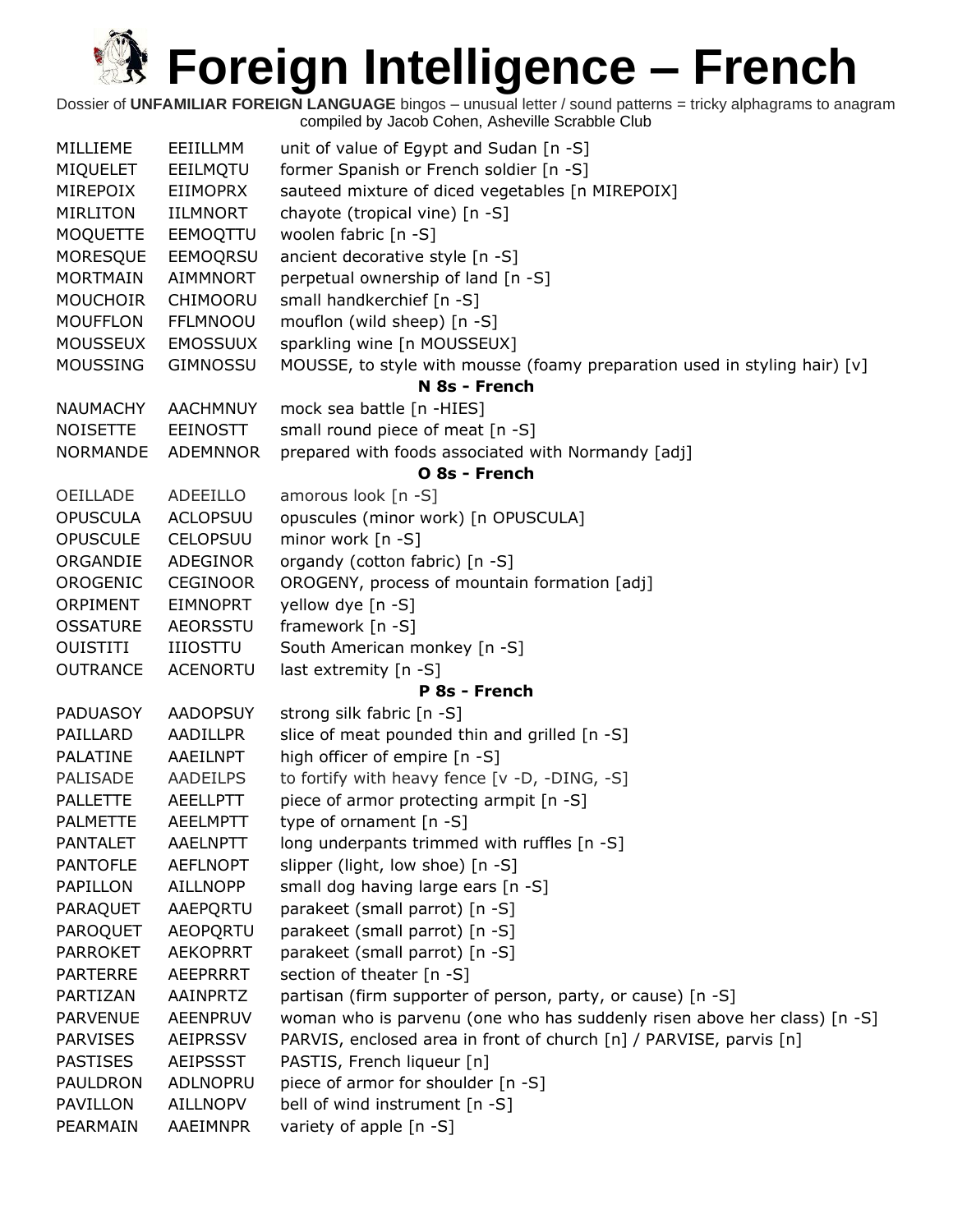| <b>PECCABLE</b> | <b>ABCCEELP</b> | liable to sin [adj]                                                   |
|-----------------|-----------------|-----------------------------------------------------------------------|
| <b>PEDALIER</b> | <b>ADEEILPR</b> | pedal keyboard of organ [n -S]                                        |
| PEIGNOIR        | <b>EGIINOPR</b> | woman's gown [n -S]                                                   |
| PELERINE        | <b>EEEILNPR</b> | woman's cape [n -S]                                                   |
| PELLICLE        | <b>CEEILLLP</b> | thin skin or film [n -S]                                              |
| <b>PENNONED</b> | <b>DEENNNOP</b> | PENNON, pennant (long, narrow flag) [adj]                             |
| <b>PENONCEL</b> | <b>CEELNNOP</b> | small pennon [n -S]                                                   |
| <b>PENUCHLE</b> | <b>CEEHLNPU</b> | pinochle (card game) [n -S]                                           |
| <b>PENUCKLE</b> | <b>CEEKLNPU</b> | pinochle (card game) [n -S]                                           |
| <b>PERIQUES</b> | EEIPQRSU        | PERIQUE, dark tobacco [n]                                             |
| PETANQUE        | AEENPQTU        | French form of lawn bowling [n -S]                                    |
| <b>PETRONEL</b> | <b>EELNOPRT</b> | portable firearm [n -S]                                               |
| PHALANGE        | AAEGHLNP        | any bone of finger or toe [n -S]                                      |
| <b>PIAFFING</b> | AFFGIINP        | PIAFFE, to perform piaffer (movement in horsemanship) [v]             |
| <b>PICAYUNE</b> | <b>ACEINPUY</b> | former Spanish-American coin [n -S]                                   |
| PICOTING        | <b>CGIINOPT</b> | PICOT, to edge with ornamental loops [v]                              |
| PIEDFORT        | <b>DEFIOPRT</b> | piefort (unusually thick coin) [n -S]                                 |
| PINOTAGE        | <b>AEGINOPT</b> | variety of red wine grape [n -S]                                      |
| <b>PISTACHE</b> | <b>ACEHIPST</b> | shade of green [n -S]                                                 |
| <b>PLANCHET</b> | <b>ACEHLNPT</b> | flat piece of metal for stamping into coin [n -S]                     |
| POINDING        | DGIIINNOP       | POIND, to seize and sell property of to satisfy debt [v]              |
| <b>POORTITH</b> | <b>HIOOPRTT</b> | poverty (state of being poor (lacking means of support)) [n -S]       |
| <b>PORTIERE</b> | <b>EEIOPRRT</b> | curtain for doorway [n -S]                                            |
| <b>POSTICHE</b> | <b>CEHIOPST</b> | imitation [n -S]                                                      |
| <b>POSTIQUE</b> | <b>EIOPQSTU</b> | postiche (imitation) [n -S]                                           |
| POULARDE        | ADELOPRU        | poulard (spayed hen) [n -S]                                           |
| <b>PRAEFECT</b> | <b>ACEEFPRT</b> | prefect (ancient Roman official) [n -S]                               |
| PRATIQUE        | AEIPQRTU        | clearance given ship by health authority of port [n -S]               |
| <b>PRECIEUX</b> | <b>CEEIPRUX</b> | excessively refined [adj]                                             |
| <b>PRECISES</b> | <b>CEEIPRSS</b> | PRECIS, to make concise summary of [v]                                |
| PRIEDIEU        | DEEIIPRU        | piece of furniture for kneeling on during prayer [n -S or -X]         |
| <b>PROCHAIN</b> | <b>ACHINOPR</b> | prochein (nearest in time, relation, or degree) [adj]                 |
| <b>PROCHEIN</b> | <b>CEHINOPR</b> | nearest in time, religion, or degree [adj]                            |
| PROEMIAL        | <b>AEILMOPR</b> | PROEM, introductory statement [adj]                                   |
| <b>PROLONGE</b> | <b>EGLNOOPR</b> | rope used for pulling gun carriage [n -S]                             |
| <b>PROROGUE</b> | <b>EGOOPRRU</b> | to discontinue session of [v -D, -GING, -S]                           |
| <b>PUISSANT</b> | <b>AINPSSTU</b> | powerful [adj]                                                        |
|                 |                 | Q 8s - French                                                         |
| QUATORZE        | <b>AEOQRTUZ</b> | set of four cards of same denomination scoring fourteen points [n -S] |
| QUATRAIN        | AAINQRTU        | stanza of four lines [n -S]                                           |
| QUENELLE        | EEELLNQU        | type of dumpling [n -S]                                               |
|                 |                 | R 8s - French                                                         |
| <b>RACLETTE</b> | <b>ACEELRTT</b> | cheese dish [n -S]                                                    |
| RAMEQUIN        | AEIMNQRU        | ramekin (cheese dish) [n -S]                                          |
| <b>RAVIGOTE</b> | <b>AEGIORTV</b> | spiced vinegar sauce [n -S]                                           |
| RAZEEING        | AEEGINRZ        | RAZEE, to make lower by removing upper deck, as ship [v]              |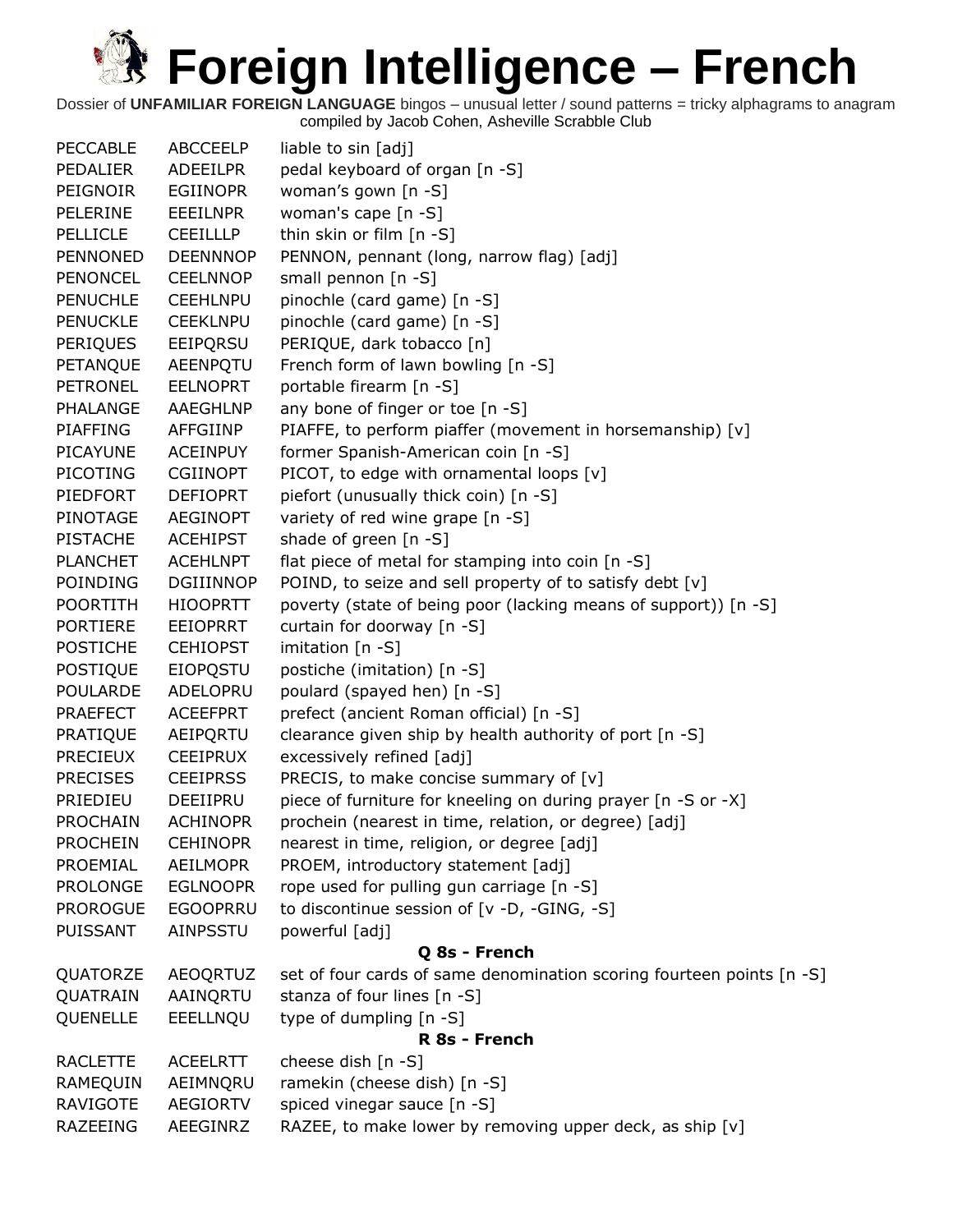| <b>RECAMIER</b> | <b>ACEEIMRR</b> | backless couch [n -S]                                                               |
|-----------------|-----------------|-------------------------------------------------------------------------------------|
| <b>REMOLADE</b> | ADEELMOR        | piquant sauce [n -S]                                                                |
| <b>REPOUSSE</b> | <b>EEOPRSSU</b> | raised design hammered in metal [n -S]                                              |
| <b>REVANCHE</b> | <b>ACEEHNRV</b> | political policy designed to regain lost territory [n -S]                           |
| <b>RIGAUDON</b> | ADGINORU        | rigadoon (lively dance) [n -S]                                                      |
| <b>ROCAILLE</b> | <b>ACEILLOR</b> | rococo (style of architecture and decoration [n -S]                                 |
| <b>RONDELET</b> | <b>DEELNORT</b> | rondeau (short poem of fixed form) of 5 or 7 lines [n -S]                           |
| RONDELLE        | <b>DEELLNOR</b> | rondel (rondeau (short poem of fixed form) of 14 lines) [n -S]                      |
| <b>ROQUETTE</b> | EEOQRTTU        | arugula (European annual herb) [n -S]                                               |
| <b>ROULEAUX</b> | <b>AELORUUX</b> | ROULEAU, roll of coins wrapped in paper [n]                                         |
| ROUSSEAU        | <b>AEORSSUU</b> | fried pemmican (food prepared by Native Americans) [n -S]                           |
| <b>RUBBABOO</b> | ABBBOORU        | rubaboo (type of soup) (French & Algonquin) [n -S]                                  |
| RUBRICAL        | ABCILRRU        | RUBRIC, part of manuscript or book that appears in red [adj]                        |
|                 |                 | S 8s - French                                                                       |
| <b>SACCADIC</b> | <b>AACCCDIS</b> | SACCADE, rapid, jerky movement of eye [adj]                                         |
| <b>SAFFRONY</b> | <b>AFFNORSY</b> | resembling saffron (flowering plant) [adj -NIER, -NIEST]                            |
| <b>SAINFOIN</b> | <b>AFIINNOS</b> | perennial herb [n -S]                                                               |
| SALARIAT        | <b>AAAILRST</b> | class of salaried persons [n -S]                                                    |
| SALPICON        | <b>ACILNOPS</b> | mixture of chopped foods in sauce used as stuffings [n -S]                          |
| SANSERIF        | <b>AEFINRSS</b> | typeface without serifs (fine line used to finish off main stroke of letter) [n -S] |
| SAUTOIRE        | AEIORSTU        | sautoir (saltire (heraldic design)) [n -S]                                          |
| <b>SECATEUR</b> | <b>ACEERSTU</b> | pruning tool [n -S]                                                                 |
| <b>SEIGNEUR</b> | <b>EEGINRSU</b> | seignior (feudal lord) [n -S]                                                       |
| SEIGNIOR        | <b>EGIINORS</b> | feudal lord [n -S]                                                                  |
| <b>SEIGNORY</b> | <b>EGINORSY</b> | power of seignior (feudal lord) [n -RIES]                                           |
| SEMILLON        | <b>EILLMNOS</b> | white grape grown in France [n -S]                                                  |
| <b>SERJEANT</b> | <b>AEEJNRST</b> | sergeant (noncommissioned military officer) [n -S]                                  |
| <b>SETENANT</b> | <b>AEENNSTT</b> | postage stamp that differs in design from others in same sheet [n -S]               |
| <b>SHACKOES</b> | <b>ACEHKOSS</b> | SHACKO, shako (type of military hat) [n]                                            |
| SHALLOON        | <b>AHLLNOOS</b> | woolen fabric [n -S]                                                                |
| <b>SHIRAZES</b> | <b>AEHIRSSZ</b> | SHIRAZ, type of wine [n]                                                            |
| <b>SHIVAREE</b> | <b>AEEHIRSV</b> | to chivaree (to perform mock serenade) [v -D, -ING, -S]                             |
| <b>SIFFLEUR</b> | <b>EFFILRSU</b> | animal that makes whistling noise $[n - S]$                                         |
| <b>SIGNIORY</b> | <b>GIINORSY</b> | signory (seignory (power of seignior (feudal lord))) [n -RIES]                      |
| <b>SIRVENTE</b> | <b>EEINRSTV</b> | satirical medieval song or poem [n -S]                                              |
| <b>SOLFEGGI</b> | <b>EFGGILOS</b> | solfeges (type of singing exercise) [n SOLFEGGI]                                    |
| <b>SOLLERET</b> | <b>EELLORST</b> | sabaton (piece of armor for foot) [n -S]                                            |
| <b>SOUTACHE</b> | <b>ACEHOSTU</b> | flat, narrow braid [n -S]                                                           |
| SPADILLE        | <b>ADEILLPS</b> | highest trump in certain card games [n -S]                                          |
| SPONDAIC        | <b>ACDINOPS</b> | spondee (type of metrical foot) [n -S]                                              |
| SPRINGAL        | <b>AGILNPRS</b> | young man [n -S]                                                                    |
| <b>SURPLICE</b> | <b>CEILPRSU</b> | loose-fitting vestment [n -S]                                                       |
| <b>SUZERAIN</b> | AEINRSUZ        | feudal lord $[n - S]$                                                               |
| T 8s - French   |                 |                                                                                     |
| <b>TABBISES</b> | ABBEISST        | TABBIS, silk fabric [n]                                                             |
| <b>TABORINE</b> | ABEINORT        | taboret (small drum) [n -S]                                                         |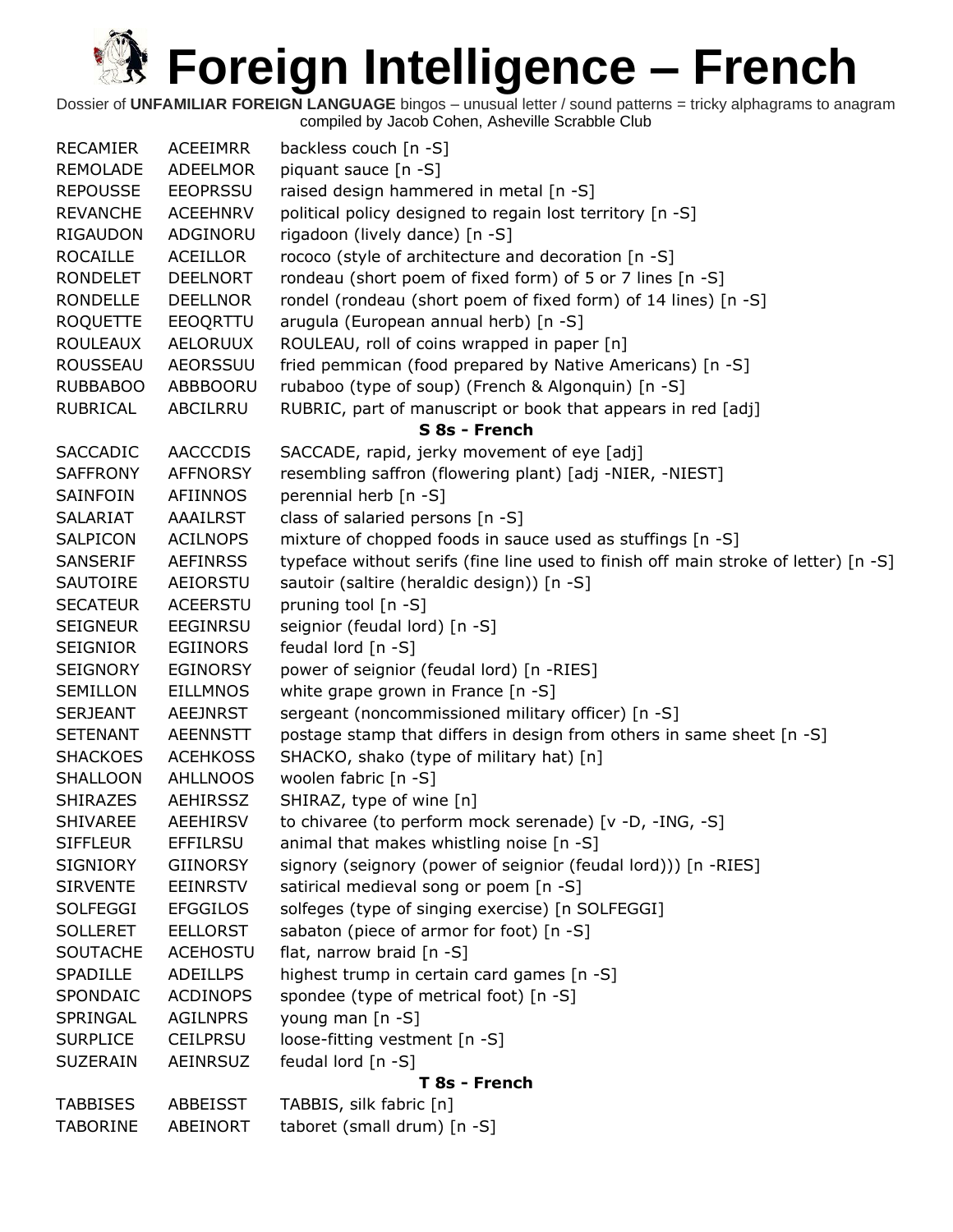| <b>TABOURET</b> | ABEORRTU        | taboret (small drum) [n -S]                                                                                         |
|-----------------|-----------------|---------------------------------------------------------------------------------------------------------------------|
| <b>TAILLEUR</b> | AEILLRTU        | woman's tailored suit [n -S]                                                                                        |
| <b>TALAPOIN</b> | AAILNOPT        | small African monkey [n -S]                                                                                         |
| <b>TALEGGIO</b> | <b>AEGGILOT</b> | soft, creamy cheese [n -S]                                                                                          |
| <b>TAMARACK</b> | <b>AAACKMRT</b> | timber tree $[n - S]$                                                                                               |
| <b>TAPENADE</b> | AADEENPT        | spread made with black olives, capers, and anchovies [n -S]                                                         |
| <b>TARLATAN</b> | <b>AAALNRTT</b> | cotton fabric [n -S]                                                                                                |
| <b>TARLETAN</b> | <b>AAELNRTT</b> | tarlatan (cotton fabric) [n -S]                                                                                     |
| <b>TARTUFFE</b> | AEFFRTTU        | hypocrite [n -S]                                                                                                    |
| <b>TENAILLE</b> | <b>AEEILLNT</b> | outer defense [n -S]                                                                                                |
| <b>TEOSINTE</b> | <b>EEINOSTT</b> | annual grass [n -S]                                                                                                 |
| <b>TERRASSE</b> | <b>AEERRSST</b> | paved area outside French cafe [n TERRASSE]                                                                         |
| <b>TOMALLEY</b> | AELLMOTY        | liver of lobster [n -S]                                                                                             |
| <b>TRAVOISE</b> | <b>AEIORSTV</b> | travois (type of sled) [n -S]                                                                                       |
| <b>TRESSOUR</b> | <b>EORRSSTU</b> | tressure (type of heraldic design) [n -S]                                                                           |
| <b>TRESSURE</b> | <b>EERRSSTU</b> | type of heraldic design [n -S]                                                                                      |
| <b>TRICTRAC</b> | <b>ACCIRRTT</b> | form of backgammon [n -S]                                                                                           |
| <b>TROOPIAL</b> | <b>AILOOPRT</b> | troupial (tropical bird) [n -S]                                                                                     |
| <b>TROUPIAL</b> | AILOPRTU        | tropical bird [n -S]                                                                                                |
| <b>TROUVERE</b> | <b>EEORRTUV</b> | medieval poet [n -S]                                                                                                |
| <b>TROUVEUR</b> | <b>EORRTUUV</b> | trouvere (medieval poet) [n -S]                                                                                     |
| <b>TRUMEAUX</b> | <b>AEMRTUUX</b> | TRUMEAU, column supporting part of doorway [n]                                                                      |
| <b>TULLIBEE</b> | <b>BEEILLTU</b> | freshwater fish [n -S]                                                                                              |
| <b>TURMERIC</b> | CEIMRRTU        | East Indian herb [n -S]                                                                                             |
| <b>TURQUOIS</b> | <b>IOQRSTUU</b> | greenish blue gem [n -ES]                                                                                           |
|                 |                 | <b>U 8s - French</b>                                                                                                |
|                 |                 | V 8s - French                                                                                                       |
| <b>VAMBRACE</b> | AABCEMRV        | piece of armor for forearm [n -S]                                                                                   |
| <b>VARLETRY</b> | <b>AELRRTVY</b> | group of common people [n -RIES]                                                                                    |
| VAVASORY        | <b>AAORSVVY</b> | estate of vavasor [n -S]                                                                                            |
| <b>VAVASOUR</b> | <b>AAORSUVV</b> | vavasor (high ranking vassal (person granted use of land by feudal lord in return for homage and allegiance) [n -S] |
| <b>VAVASSOR</b> | <b>AAORSSVV</b> | vavasor (high ranking vassal (person granted use of land by feudal lord in return for homage and allegiance) [n -S] |
| <b>VENDEUSE</b> | <b>DEEENSUV</b> | saleswoman [n -S]                                                                                                   |
| <b>VERDERER</b> | <b>DEEERRRV</b> | officer in charge of royal forests of England [n -S]                                                                |
| <b>VERDEROR</b> | <b>DEEORRRV</b> | verderer (officer in charge of royal forests of England) [n -S]                                                     |
| <b>VERDITER</b> | <b>DEEIRRTV</b> | blue or green pigment [n -S]                                                                                        |
| <b>VERJUICE</b> | CEEIJRUV        | juice of sour or unripe fruit [n -S]                                                                                |
| <b>VERJUSES</b> | <b>EEJRSSUV</b> | VERJUS, verjuice (juice of sour or unripe fruit) [n]                                                                |
| <b>VERMOULU</b> | ELMORVUU        | eaten by worms [adj]                                                                                                |
| <b>VIGNERON</b> | <b>EGINNORV</b> | winegrower [n -S]                                                                                                   |
| <b>VOLPLANE</b> | AELLNOPV        | to glide in airplane [v -D, -NING, -S]                                                                              |
| <b>VOUSSOIR</b> | <b>IOORSSUV</b> | wedge-shaped building stone [n -S]                                                                                  |
|                 |                 | W 8s - French                                                                                                       |
|                 |                 | X 8s - French                                                                                                       |
|                 |                 | Y 8s - French                                                                                                       |
|                 |                 | Z 8s - French                                                                                                       |
|                 |                 |                                                                                                                     |